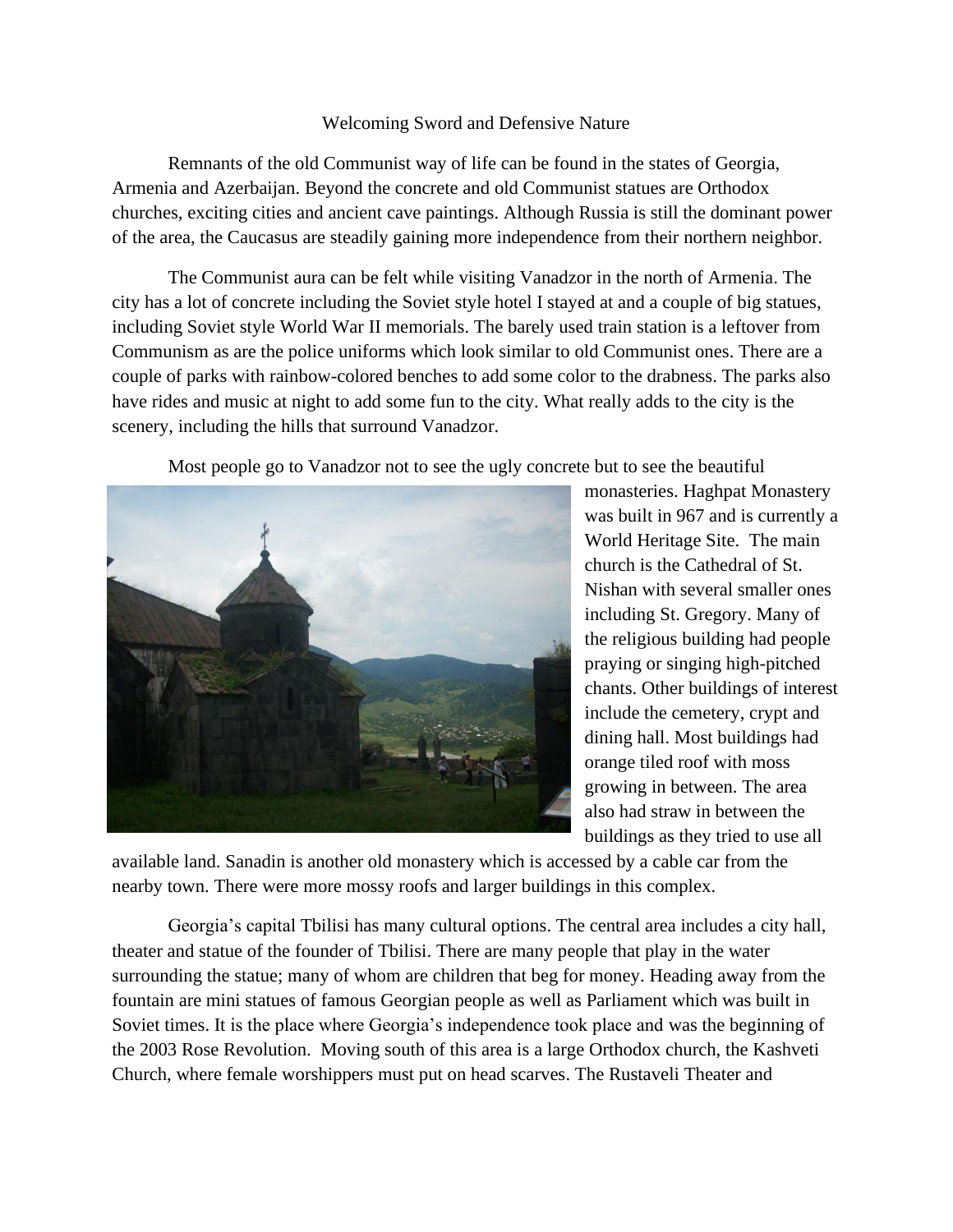Paliashvili Opera House are both from the late 1800's. Continuing south is Freedom Square or Rose Revolution Square.

Despite all of these city center options, there are a variety of other attractions throughout the city. There is a park where people sell religious paintings and old Communist items such as passports and military medals. On the outskirts of the old town is a mosque with baths where I got the traditional lousy customer service you'd expect in an ex-Communist country. The big guy doing the massage helped his regular customers first even though I was there first and then was more concerned about eating his sandwich than me catching a bus. He reluctantly gave me the backrub and waited on his sandwich. Nearby, the botanical gardens overlook the old city and also have a nice waterfall. On the north end of the gardens is Kartlis Deda or Mother Georgia, a large aluminum statue. She is holding a sword in one hand to defend from invaders and a cup of wine in another to welcome friendly visitors.

The spirit of Mother Georgia was illustrated throughout my time in Georgia. One memorable example was as I was reentering Georgia from Azerbaijan. I asked one of the border guards when the next bus to Tbilisi from the border was. He turned and talked to another border guard and said if I could wait half an hour, I could go on the minibus with them. The guards work 24 hours straight so when they get done with work, they like to leave off some steam. We traveled about an hour and then stopped to eat. There is a tradition in Georgia to do many toasts to family and country with many bottles of wine. One of the female guards gave an impassioned toast to her brother who had died in the recent war with Russia. This was a prime example of Kartlis Deda's sword to fight and her wine to welcome.

Georgia is perhaps best known for the Soviet leader who was born in the city of Gori, Joseph Stalin. Despite his murderous rampage, there are streets and a large museum dedicated to him. The museum depicts his young life including his poetry, pictures of Stalin and Lenin and how everyone loves Stalin, his creepy death mask and gifts given to him including a letter written to him on a grain of rice from India and vases from China. Outside the museum is basic train carriage that Stalin used.

There are reminders of the recent war with Russia in a nearby museum dedicated to both World War II and the Russian war. Included are numerous military uniforms from the Russian and Georgian conflicts, with photos of those who died as well. On top of Gori Fortress, one can see the refugee camps that were used in 2008 during the Russian-Georgian conflict. Most of the fortress is from the Middle Ages with statues of faceless and armless knights adorn the base of the fortress.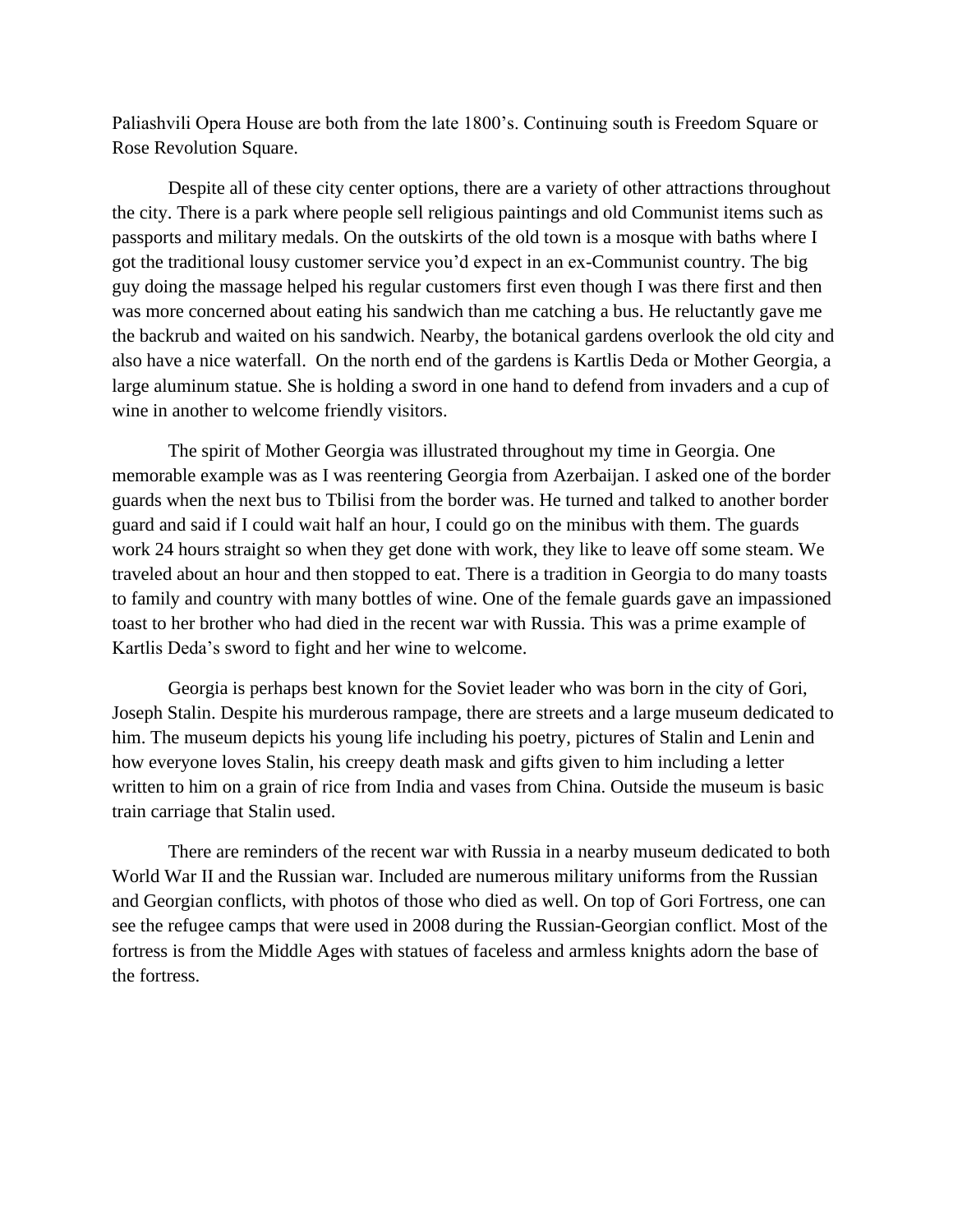An interesting day trip from Gori is to the cave city of Uplistsikhe. The caves in the mountains date to 1,000 BC. At one time 20,000 people lived in the city until the Mongols destroyed them. What remains is a standing church and areas cut into the rock including a place to collect water as well as living quarters.

Moving north along the scenic Georgian Military Highway towards the Russian border is the mountain village of Kazbegi. There is a small museum dedicated to Alexander Kazbegi, a journalist and writer who lived in the village named after him. The real attraction is hiking through the hills and mountains surrounding the village. Traversing through farmers fields one makes it to Tsminda Sameba Church



located at 2,200 meters. The views are probably better than the church, but the church has an odd carving of two dinosaurs on its bell tower. The walk down is also of interest as one walks past long legged pigs and abandoned buildings on the outskirts of town.

Azerbaijan has a crescent moon on its flag but the Muslims here generally aren't overly religious and there is an odd mix of Muslim, Russian and decadent capitalism. The country is much more modern and wealthy than many would think due largely to oil money. They had the claim to the largest flagpole but then Jordan beat them out and what remains is the flagpole but



no flag is attached. While laying on the beach in Baku, one can see the oil rigs in the distance, sometimes called the James Bond oil rigs because they were in one of the Bond movies. There are several modern buildings including the city hall and philharmonic. In the adioining hills is the Martyr Museum which has an eternal flame and recognizes Azerbaijanis killed by Armenians with many plaques. Many people walk along the promenade, especially at night which has a pier for